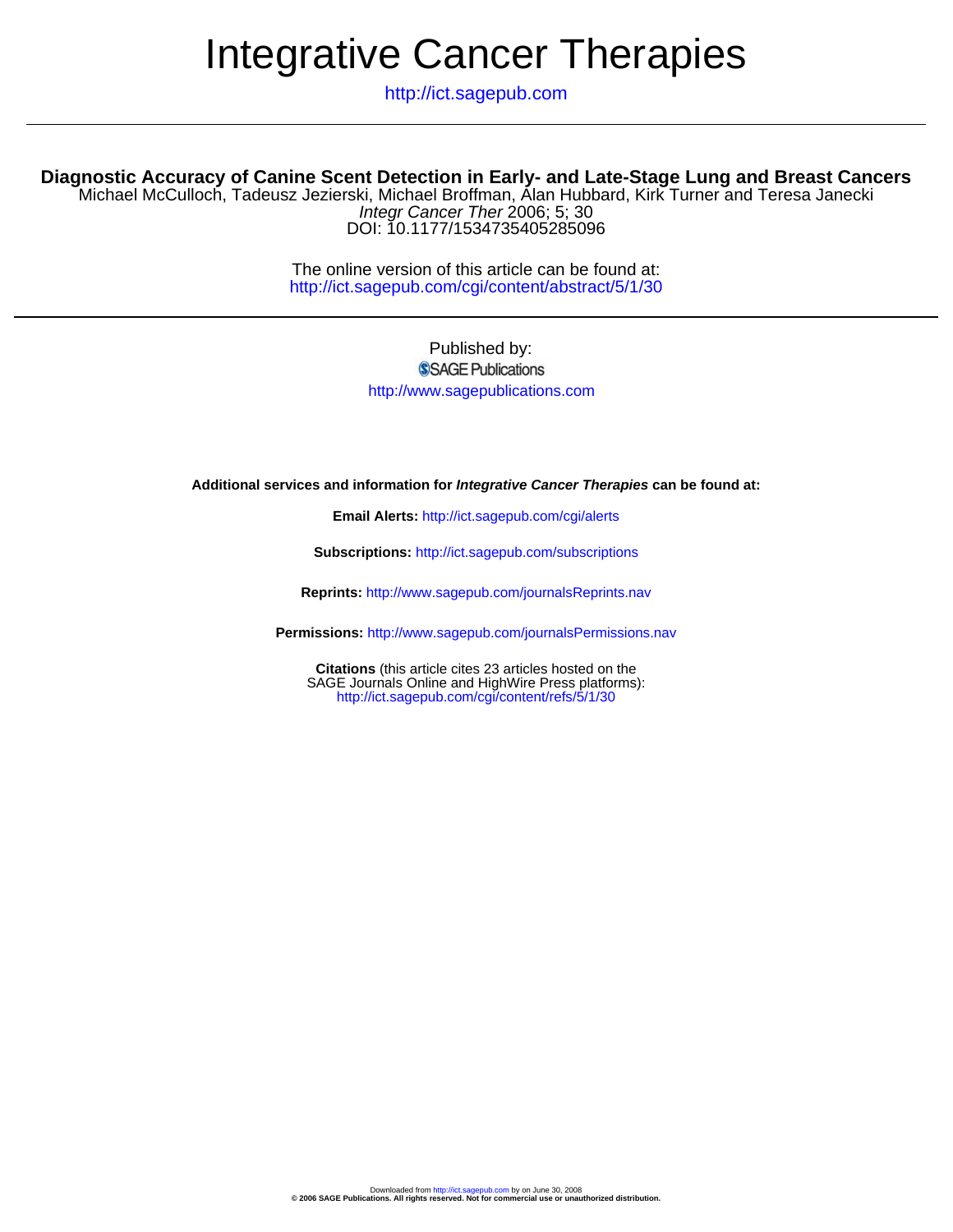# **Diagnostic Accuracy of Canine Scent Detection in Early- and Late-Stage Lung and Breast Cancers**

**Michael McCulloch, Tadeusz Jezierski, Michael Broffman, Alan Hubbard, Kirk Turner, and Teresa Janecki**

*Background:* **Lung and breast cancers are leading causes of cancer death worldwide. Prior exploratory work has shown that patterns of biochemical markers have been found in the exhaled breath of patients with lung and breast cancers that are distinguishable from those of controls. However, chemical analysis of exhaled breath has not shown suitability for individual clinical diagnosis.** *Methods:* **The authors used a food reward-based method of training 5 ordinary household dogs to distinguish, by scent alone, exhaled breath samples of 55 lung and 31 breast cancer patients from those of 83 healthy controls. A correct indication of cancer samples by the dogs was sitting/lying in front of the sample. A correct response to control samples was to ignore the sample. The authors first trained the dogs in a 3-phase sequential process with gradually increasing levels of challenge. Once trained, the dogs' ability to distinguish cancer patients from controls was then tested using breath samples from subjects not previously encountered by the dogs. The researchers blinded both dog handlers and experimental observers to the identity of breath samples. The diagnostic accuracy data reported were obtained solely from the dogs' sniffing, in double-blinded conditions, of these breath samples obtained from subjects not previously encountered by the dogs during the training period.** *Results:* **Among lung cancer patients and controls, overall sensitivity of canine scent detection compared to biopsy-confirmed conventional diagnosis was 0.99 (95% confidence interval [CI], 0.99, 1.00) and overall specificity 0.99 (95% CI, 0.96, 1.00). Among breast cancer patients and controls, sensitivity was 0.88 (95% CI, 0.75, 1.00) and specificity 0.98 (95% CI, 0.90, 0.99). Sensitivity and specificity were remarkably similar across all 4 stages of both diseases.** *Conclusion:* **Training was efficient and cancer identification was accurate; in a matter of weeks, ordinary household dogs with only basic behavioral "puppy training" were trained to accurately distinguish breath samples of lung and breast cancer patients from those of controls. This pilot work using canine scent detection demonstrates the validity of using a biological system to examine exhaled breath in the diagnostic identification of lung and breast cancers. Future work should closely examine the chemistry of exhaled** **breath to identify which chemical compounds can most accurately identify the presence of cancer.**

*Keywords: dogs; canine scent detection; breast cancer; diagnosis; lung cancer, diagnosis*

Early detection of cancer is a desirable goal as it often allows treatment with lower toxicity and predicts longer survival. In many cancers, however, the limited capabilities of existing diagnostic methods may contribute to high cancer mortality.

When lung cancer is detected in early stages, surgical resection alone can achieve 5-year survival rates as high as  $50\%$ .<sup>1</sup> However, chest x-ray and sputum cytology have a high false-negative rate and therefore fail to detect many early-stage cases.<sup>1</sup> Furthermore, computed tomography (CT) scan, able to detect lesions as small as 1 mm in diameter, produces many false positives, which lead to unnecessary surgery for biopsy.2 The high false-positive rate of the CT scan can be reduced through confirmation with positron emission tomography scan.<sup>3</sup>

In breast cancer, although evidence suggests mammography screening reduces breast cancer mortality<sup>4,5</sup> and allows treatment with lower toxicity, $^6$  there is still uncertainty due to variable quality of studies $^7$  and inconsistency of results across studies.8 Mammography screening detects noncancerous lesions, leading to unnecessary testing, treatment, and anxiety.<sup>9</sup> In addition, mammography is more likely to fail to detect cancers in women with dense breast tissue. $10$ 

**Correspondence:** Michael McCulloch, Pine Street Foundation, 124 Pine Street, San Anselmo, CA 94960. E-mail: mcculloch@

pinestreetfoundation.org. DOI: 10.1177/1534735405285096

30 INTEGRATIVE CANCER THERAPIES 5(1); 2006 pp. 30-39 **© 2006 SAGE Publications. All rights reserved. Not for commercial use or unauthorized distribution.** Downloaded fro[m http://ict.sagepub.com](http://ict.sagepub.com) by on June 30, 2008

MM and MB are at the Pine Street Foundation, San Anselmo, California. T Jezierski is at the Polish Academy of Sciences, Institute of Genetics and Animal Breeding, Jastrzebiec, Poland. AH is at the University of California at Berkeley. KT is at EZ Train, El Sobrante, California. T Janecki is from Centerville, Utah.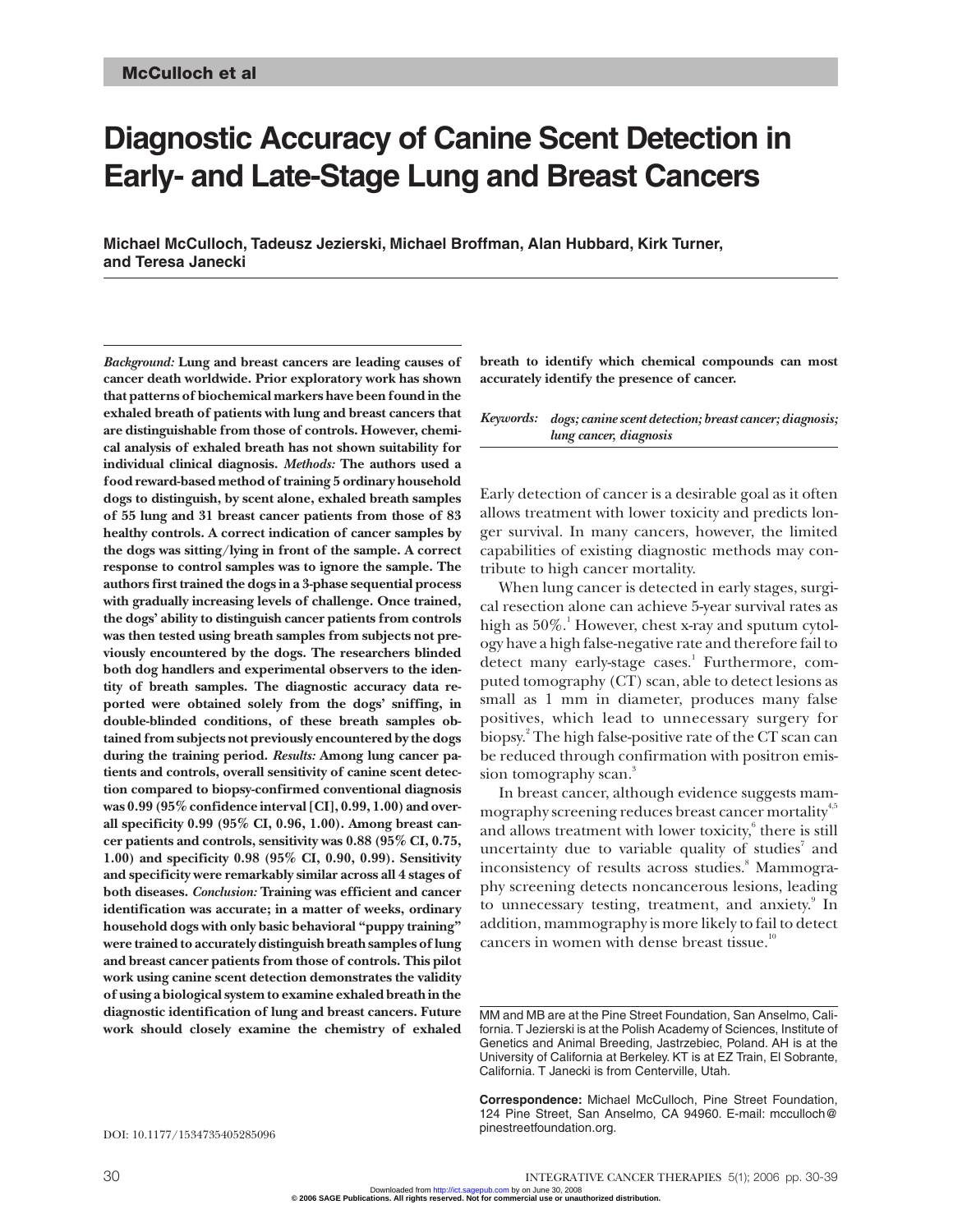An alternate approach to these traditional diagnostic tools has been the search to identify biomarkers that could be identified through testing blood samples with analytical chemistry methods.

However, these methods have significant drawbacks. In lung cancer, many biomarkers, when considered individually, have not shown suitability for use as screening tests, and it is not yet clear what panel of tests used together will provide sufficient diagnostic sensitivity and specificity.<sup>11,12</sup> In breast cancer, evidence is limited by a lack of assay standardization and by studies that are too small and are not easily comparable, with heterogeneous patient and tumor characteristics.<sup>13</sup>

Canine scent detection may possibly help overcome some of these drawbacks due to the extraordinary scenting ability of the dog's nose, which has detection thresholds as low as parts per trillion. $14,15$  In addition, the canine olfactory system appears to go beyond simply low detection thresholds to the capability of discriminating between complex chemical mixtures, such as would be found in exhaled human breath.

Volatile organic compounds potentially diagnostic of cancer, such as alkanes, methylated alkanes, aromatic compounds, and benzene derivatives, have been identified using gas chromatography/mass spectroscopy (GCMS) in the exhaled breath of patients with lung and breast cancers.<sup>16-22</sup> In both lung<sup>19,22</sup> and breast cancers,<sup>18</sup> relative concentrations of these exhaled compounds differ between patients and healthy volunteers. Nevertheless, GCMS cannot detect all or even nearly all chemicals present, potentially missing the most important diagnostic markers. Furthermore, it is not yet standard practice in cancer diagnosis.

Case reports of patient-dog interactions leading to cancer diagnoses first appeared in  $1989^{\text{23}}$  and then in  $2001<sup>24</sup>$  This was followed by intriguing evidence that melanoma<sup>25</sup> and bladder cancers<sup>26</sup> could be detected by dogs through their use of their scenting abilities.

In the present study, we set out to explore 3 questions. Our first objective was to see whether ordinary dogs, with no prior scent discrimination training, could be rapidly trained to identify lung and breast cancer patients by smelling samples of their breath when compared to blank unused sample tubes. Our second objective was to investigate whether dogs could distinguish breath samples of lung and breast cancer patients from those of healthy controls. Finally, we sought to examine whether the dog's diagnostic performance would be affected by disease stage of cancer patients and age, smoking, or most recently eaten meal among either cancer patients or controls.

#### **Methods**

#### **Patients and Control Breath Donors**

Eligible patients were men and women older than 18 years with a very recent biopsy-confirmed conventional diagnosis of lung or breast cancer. We specifically requested that recruitment centers refer patients as soon as possible following definitive diagnosis so that breath sampling would not interfere with or delay planned conventional treatment. As we suspected that chemotherapy treatment would change the exhaled chemicals in cancer patients, we sought patients who had not yet undergone chemotherapy treatment. As we also suspected that patients with more advanced disease, and thus larger tumors, might be exhaling higher concentrations of the chemicals associated with cancer cells and would therefore be more easily identified by the dogs, we sought patients with any stage disease.

We recruited both patients and controls through local medical centers (Pine Street Clinic, San Anselmo, Calif; Golden Gate Center for Integrative Cancer Care, San Francisco, Calif; California Cancer Care, Greenbrae, Calif). All subjects, both patients and controls, completed a questionnaire about factors we thought could affect exhaled chemicals in the breath: age, current or past smoking, diabetes, dental infection, and most recently eaten meal (described below; see "Analysis"). We recruited 55 patients (35 men and 20 women) with lung cancer and 31 patients (1 man and 30 women) with breast cancer (Table 1). We also recruited as controls 83 volunteers with no prior cancer history. Excluded patients were those who responded to our study recruitment brochure after having begun standard therapy or for whom a positive biopsy report was not available.

All subjects provided written informed consent. Our protocol and patient recruitment materials were approved by an institutional review board (Independent Review Consulting, Corte Madera, Calif). In addition, our animal-training and -handling methods were designed in consultation with 2 veterinarians, an independent dog trainer, and the dog owners, all of whom approved our methods. We did not provide any compensation to subjects for providing breath samples or to dog owners for volunteering use of their dogs in the study.

#### **Equipment and Breath Sampling**

For breath sampling, we obtained a cylindrical polypropylene organic vapor sampling tube (Defencetek, Pretoria, South Africa). Each tube is open at either end, is 6 inches long, has an outer diameter of 1 inch, has an inner diameter of 0.75 inches, and has remov-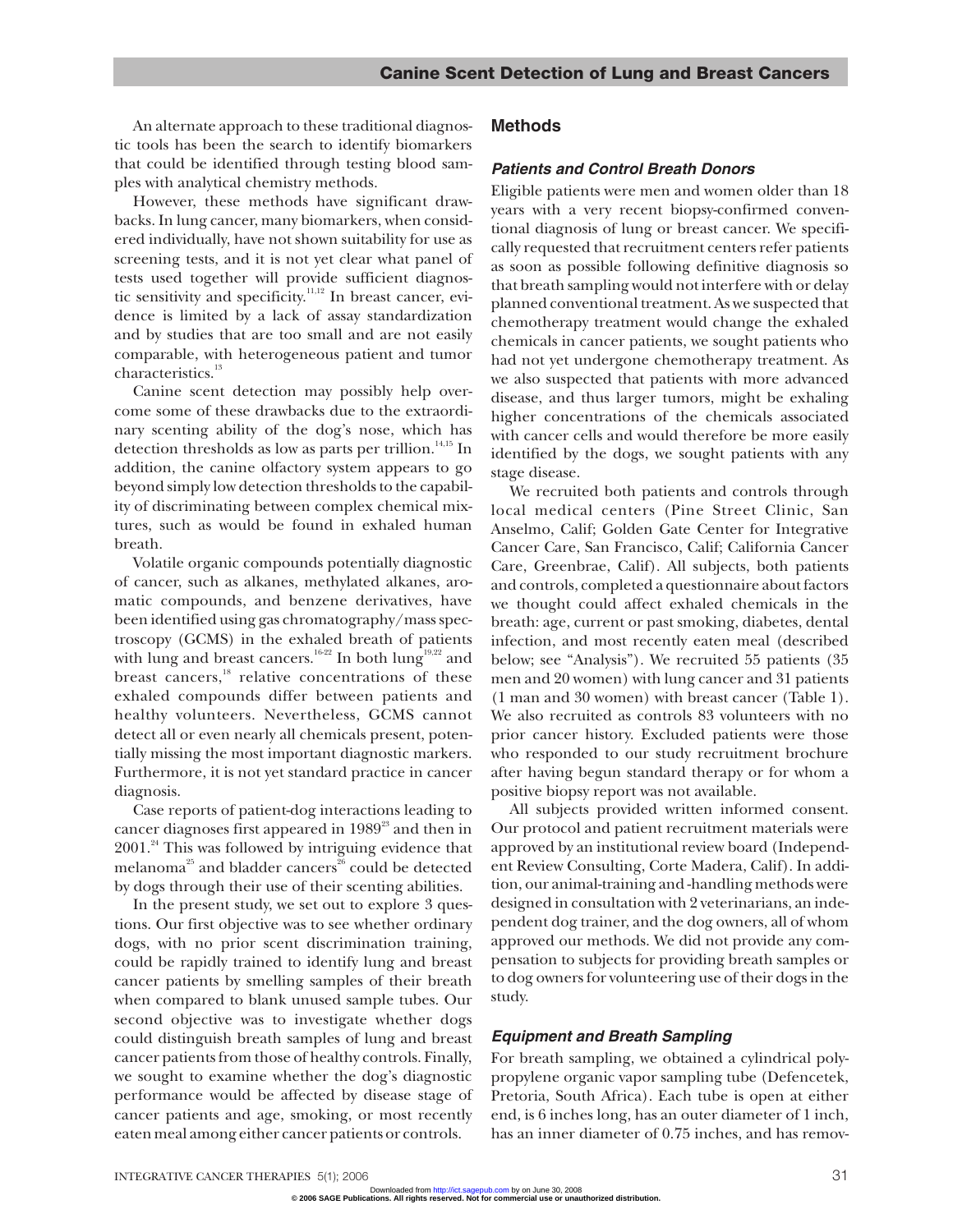#### **McCulloch et al**

#### **Table 1. Subjects**

|                            |                |        | Gender |    |                    |  |
|----------------------------|----------------|--------|--------|----|--------------------|--|
| Diagnosis and Histology    | Stage          | Number | M      | F  | Median Age (Range) |  |
| Non-small-cell lung cancer |                |        |        |    |                    |  |
| Adenocarcinoma             |                | 4      | 4      |    |                    |  |
|                            | ш              | 9      |        | 2  |                    |  |
|                            | Ш              | 10     |        | 6  |                    |  |
|                            | IV             | 16     | 8      | 8  |                    |  |
| Squamous                   | Ш              | 6      | 3      | 3  |                    |  |
|                            | $\mathbf{III}$ | 4      | 3      |    |                    |  |
|                            | IV             | 6      | 6      |    |                    |  |
| All                        |                | 55     | 35     | 20 | 59 (43-87)         |  |
| <b>Breast cancer</b>       |                |        |        |    |                    |  |
| Adenocarcinoma             |                | 8      |        | 8  |                    |  |
|                            | ш              | 6      |        | 5  |                    |  |
|                            | $\mathbf{III}$ | 12     |        | 12 |                    |  |
|                            | IV             | 4      |        |    |                    |  |
| Lobular                    | III            |        |        |    |                    |  |
| All                        |                | 31     |        | 30 | 55 (39-73)         |  |
| Healthy donors             |                | 83     | 41     | 42 | 50 (22-79)         |  |

able end caps. A removable 2-inch-long insert of silicone oil-coated polypropylene "wool" captures volatile organic compounds in exhaled breath as breath passes through the tube.

To collect breath samples, we asked donors to exhale 3 to 5 times through the tube. We then fitted the tubes with their end caps and sealed them in ordinary grocery store Ziplock-style bags at room temperature between the time of breath sampling and presentation to the dogs.

We believed that breath from deep in the lungs, where oxygen exchange takes place, would contain a higher concentration of exhaled chemical compounds potentially diagnostic of cancer. Therefore, we asked subjects to make their exhalations through the tube as long and deep as comfortably possible. We stopped sampling if subjects became breathless, began to cough, or did not want to continue; thus, the number of breath sample tubes we were able to collect per subject ranged from 4 to 18.

For each person sampled, all of the breath samples were collected during 1 visit. The researcher gathering breath samples was asked to subjectively note whether the forcefulness of subjects' breathing through the tube was "mild" or "strong." Because of variations in recruitment rates and the limited window of time between date of diagnosis and beginning of chemotherapy, sample storage time varied between 1 and 60 days.

#### **Dogs**

Five dogs, aged 7 to 18 months, were chosen from a total of 13: 3 Labrador retrievers (2 males and 1 female) and 2 Portuguese water dogs (1 male and 1 female). Dogs were provided by local dog owners and by Guide Dogs for the Blind (San Rafael, Calif). Our selection criteria called for dogs older than 6 months with basic obedience training typically given to household pets, as defined by the American Kennel Club. The experimenters screened recruited dogs for their level of eagerness to sniff objects and respond to commands. Our training method was a reward-based approach in which the correct behavior is rewarded by simultaneously activating a clicker device and presenting a food snack. Between training sessions, dogs were housed in clean, well-ventilated kennel crates appropriate for the size of each dog. Water was freely available, and high-value treats were provided during each morning's training and testing session. Between each trial, which lasted approximately 10 minutes, each dog was allowed time for free play with dog handlers and was given access to a large fenced play yard. Veterinary care was made available to each dog; however, it was not needed as all dogs completed training and testing without any adverse events and no dogs experienced any injury or illness during the course of our study. In Table 2, we illustrate the sequential training and testing process we used to first train dogs to detect cancer samples, then distinguish them from controls, and finally test their discrimination ability in a doubleblind design.

#### **Experimental Setup**

*Training room*. We conducted the training and testing of the dogs in a  $3.0 \,\mathrm{m} \times 7.3 \,\mathrm{m}$  room with vinyl tiling and overhead fluorescent and natural window lighting. The room was not climate controlled, and average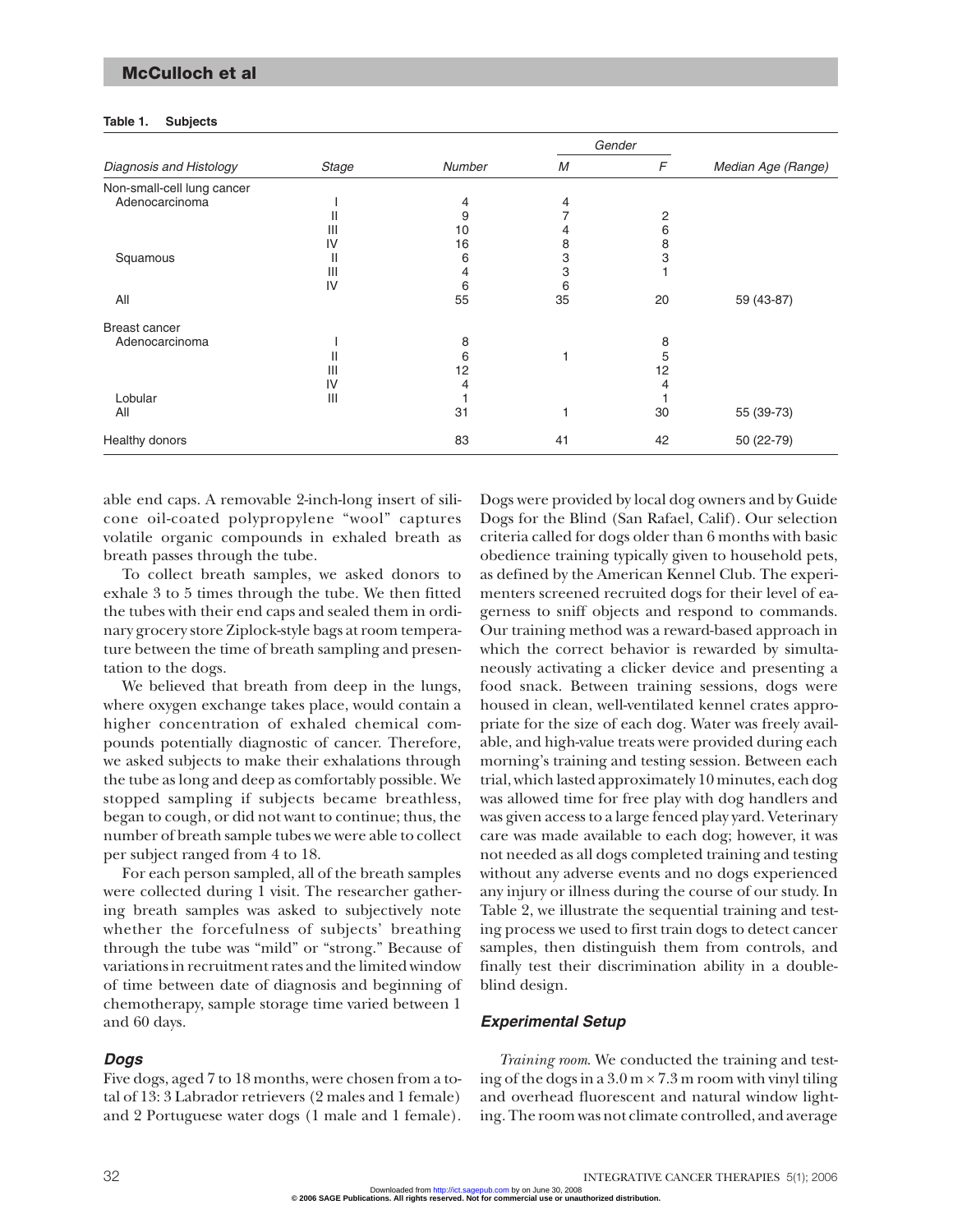| Phase                    | Location of<br>Cancer<br>Sample<br>Among<br>5 Stations | Contents of<br><b>Station</b><br>With<br>Target<br>Stimuli                    | Contents of<br>Other 4<br><b>Stations</b> | <b>Sequence of Events</b><br>at the Station<br><b>With Cancer Sample</b>                                                     | Location of<br><b>Cancer Sample</b><br>Known by:                                |
|--------------------------|--------------------------------------------------------|-------------------------------------------------------------------------------|-------------------------------------------|------------------------------------------------------------------------------------------------------------------------------|---------------------------------------------------------------------------------|
| Training                 |                                                        |                                                                               |                                           |                                                                                                                              |                                                                                 |
|                          | Randomly<br>chosen                                     | Cancer patient breath<br>sample and food                                      | <b>Blank tubes</b>                        | 1. Sniffing<br>2. Command (sit/down)<br>3. Indication by dog<br>4. After dog sits, then:<br>Clicker<br>Food reward<br>Praise | Experimenter and<br>handler                                                     |
| $\mathbf{I}$             | Randomly<br>chosen                                     | Cancer patient breath<br>sample and food                                      | <b>Blank tubes</b>                        | 1. Sniffing<br>2. If dog indicates correctly:<br>Clicker<br>Food reward<br>Praise                                            | Experimenter only                                                               |
| $\mathbf{III}$           | Randomly<br>chosen                                     | Cancer patient breath<br>sample                                               | <b>Blank tubes</b>                        | 1. Sniffing<br>2. If dog indicates correctly:<br>Clicker<br>Food reward<br>Praise                                            | Experimenter only                                                               |
| Testing                  |                                                        |                                                                               |                                           |                                                                                                                              |                                                                                 |
| Single-blinded<br>trials | Randomly<br>chosen                                     | Cancer patient breath<br>sample                                               | Control breath<br>sample                  | 1. Sniffing<br>2. If dog indicates correctly:<br>Clicker<br>Food reward<br>Praise                                            | Experimenter only                                                               |
| Double-blinded<br>trials | Randomly<br>chosen                                     | Cancer patient breath<br>sample<br>or control<br>breath sample <sup>a,b</sup> | Control breath<br>sample                  | 1. Sniffing<br>2. Possible indication by dog<br>No clicker<br>No food reward<br>No praise                                    | <b>Experimenter knew</b><br>only location but not<br>identity of test<br>sample |

#### **Table 2. Sequential Phases of Dog Training and Testing**

a. Random order among trials, not known to the handler.

b. Sample status not known either to the experimenter or to the handler.

ambient temperatures during our study (March through August) ranged from 68°F to 75°F. At the end of each working day, the floor was cleaned with Murphy's Oil Soap and water.

exchange of air and exhaled breath chemicals, 7 holes measuring a quarter inch in diameter were drilled into the canister lids.

*Personnel*. During training phases, dog handlers led the dogs on a leash one at a time into the room and, with praise, encouraged the dogs to sniff the stations with a simple command: "Go to work!" Two investigators observed from behind a curtain, concealed from the dogs and handlers.

*Breath sample stations*. We positioned 5 sample stations on the floor of the room in a single straight line spaced 1 yard apart. Each station consisted of a polypropylene plastic storage container measuring 15 in. long, 12 in. wide, and 10 in. tall. Each station also contained a well 8 in. deep within which we placed the breath sample tubes. To prevent the dog's nose from touching the breath sample tubes, we placed the breath sample tubes in clear half-pint polypropylene containers measuring 4.5-in. wide by 1.5-in. tall and used new container covers for each trial. To allow

*Breath sample locations*. A single trial consisted of a dog walking past and sniffing each of the 5 stations (1 cancer patient breath sample and 4 control subject breath samples). After each of the 5 dogs in succession had sniffed the lineup of sample stations, both patient and control breath samples were replaced with new samples. To prevent dogs from predicting the location of the cancer patient breath samples, the experimenter rotated the location of the cancer breath sample within the 5 stations using a random number table. One day's training consisted of 5 trials performed by all 5 dogs, 4 times within a day (total of 100 trials per day).

*Classification of dogs' response*. Correct responses were (1) indicating by a sitting or lying down response directly in front of a sample station containing a cancer sample (a true positive in sensitivity calculations) and (2) sniffing but not indicating on a control sample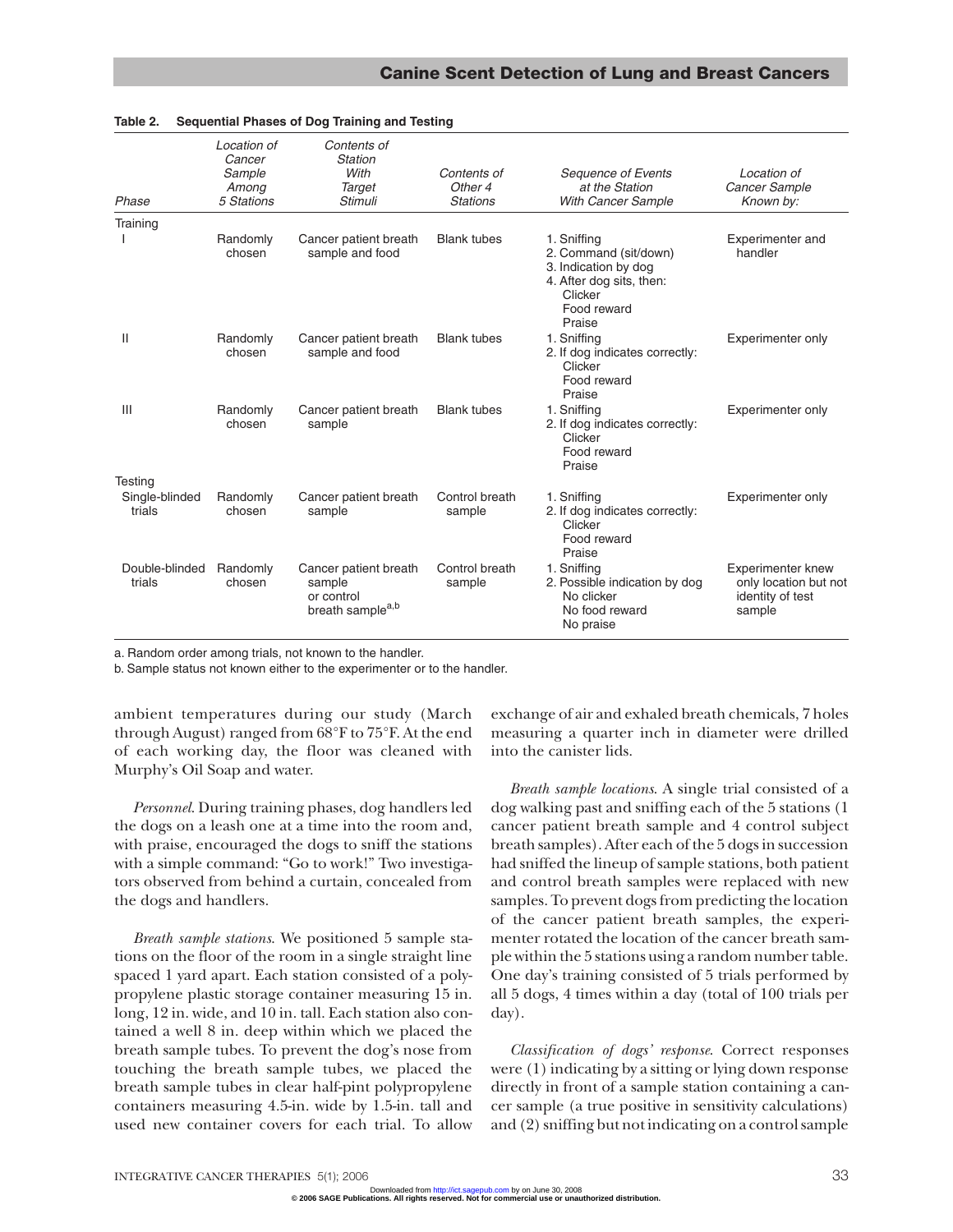(true negative). Incorrect responses were (1) indicating on a control sample (false positive), (2) sniffing but not indicating on a cancer sample (false negative), and (3) hesitation, an incomplete reaction either toward cancer or control samples (either false-positive or false-negative depending on whether hesitation was on a cancer or control sample).

#### **Training**

Training consisted of 3 phases (Table 2). For each dog, each training phase was considered completed when he or she could correctly distinguish, for at least 30 consecutive trials, the cancer patient's breath sample from among those of 4 controls, in the experimental lineup of 5 breath samples.

During phase 1 of training, the location of the cancer breath sample was known by both experimenter and trainer (Table 2). One station contained a cancer breath sample, and the remaining 4 stations contained blank sample tubes that had not been used in any breath sampling. To encourage the dogs to seek out the exhaled chemicals associated with cancer, we placed a piece of dog food in the station with the cancer breath sample and covered the container with a piece of paper so the food would not be visible. Dogs walked unleashed past the stations. We did not assign any time limit on the amount of time the dogs spent sniffing samples or the number of times a dog could sniff any sample. To train the dogs to indicate on a cancer sample, when the dog sniffed the station containing the cancer breath sample, an investigator would trigger the clicker device, signaling the dog handler to issue the "sit" command, praise the dog, and offer the dog a food reward before leading him or her out of the room. A trial was considered complete when the clicker was activated, whereupon the dog handler would lead the dog out of the room.

During phase 2 of training, only the experimenter was aware of the location of the cancer breath sample and apart from encouraging the dog with encouraging phrases such as "go to work," gave no "sit" or other verbal commands to the dog. Clicker signal by the experimenter and subsequent food reward and praise by the trainer were given only after the dog correctly indicated on the cancer breath sample. When the dog indicated incorrectly on a control, the experimenter would not signal with the clicker and the handler would remain silent, not give the dog any praise reward, and mildly rebuke the dog by saying "no." Samples used in phases 1 and 2 (contaminated with food scent) were not used again.

Phase 3 of training was identical to phase 2, except that food was no longer placed with the cancer breath samples (Table 2). In summary, this training phase was to train dogs to detect cancer patient breath samples.

#### **Testing: Single-Blinded Experiment**

During the single-blinded canine scent-testing experiment, using samples previously used in phase 3 of training, the level of challenge to the dogs was increased by placing a cancer breath sample in 1 station and control subject breath samples in the remaining 4 stations. Thus, dogs now had to distinguish cancer patient breath samples from those of healthy controls. Furthermore, the handler was blinded to the location and status of patient and control breath samples. Although the experimenter did not know the location and status of patient and control breath samples during the single-blinded experiments, the possibility of the experimenter giving the dogs cues was minimized by positioning the experimenter in an adjacent room, behind an opaque curtain that almost completely covered the doorway between the training and observation rooms.

#### **Testing: Double-Blinded Experiment**

We designed our double-blinded experiment so that each dog would have the opportunity to sniff breath samples from each subject and each control. During the entire double-blinded testing phase, all breath samples sniffed by dogs, for both cases and controls, were from completely different subjects not previously encountered by the dogs during training or singleblinded testing. Furthermore, all of these breath samples used during double-blinded testing, for both cases and controls, contribute to the overall results reported in Table 3. For each trial, we used a randomnumber table to determine the location of the sample being tested in the lineup.

All other methods were identical to the singleblinded testing phase, except that we now (1) placed the target breath sample of interest, whether from patient or control, within the lineup along with 4 other controls and (2) blinded both the experimenters and dog handlers to the status of that target sample in the lineup. Whereas in the single-blinded experiments only the dog handler was blinded to knowledge of the target sample, in the double-blinded experiments, both handler and experimenter were blinded to ensure that neither experimenters nor handlers could be giving any clues to the dogs. Since the experimenters now no longer knew the status of the target breath sample, they did not activate the clicker device after a sitting indication by the dog, and therefore the handler did not reward the dog with any food. After being given the opportunity to sniff and indicate on samples, the dog was simply led out of the room. Only after leaving the training room was the dog acknowledged with the phrase "good work!" During doubleblinded testing, each tube was used a median of 20 times ( $\bar{x}$  = 32.35, SD = 24.46; range, 4-99).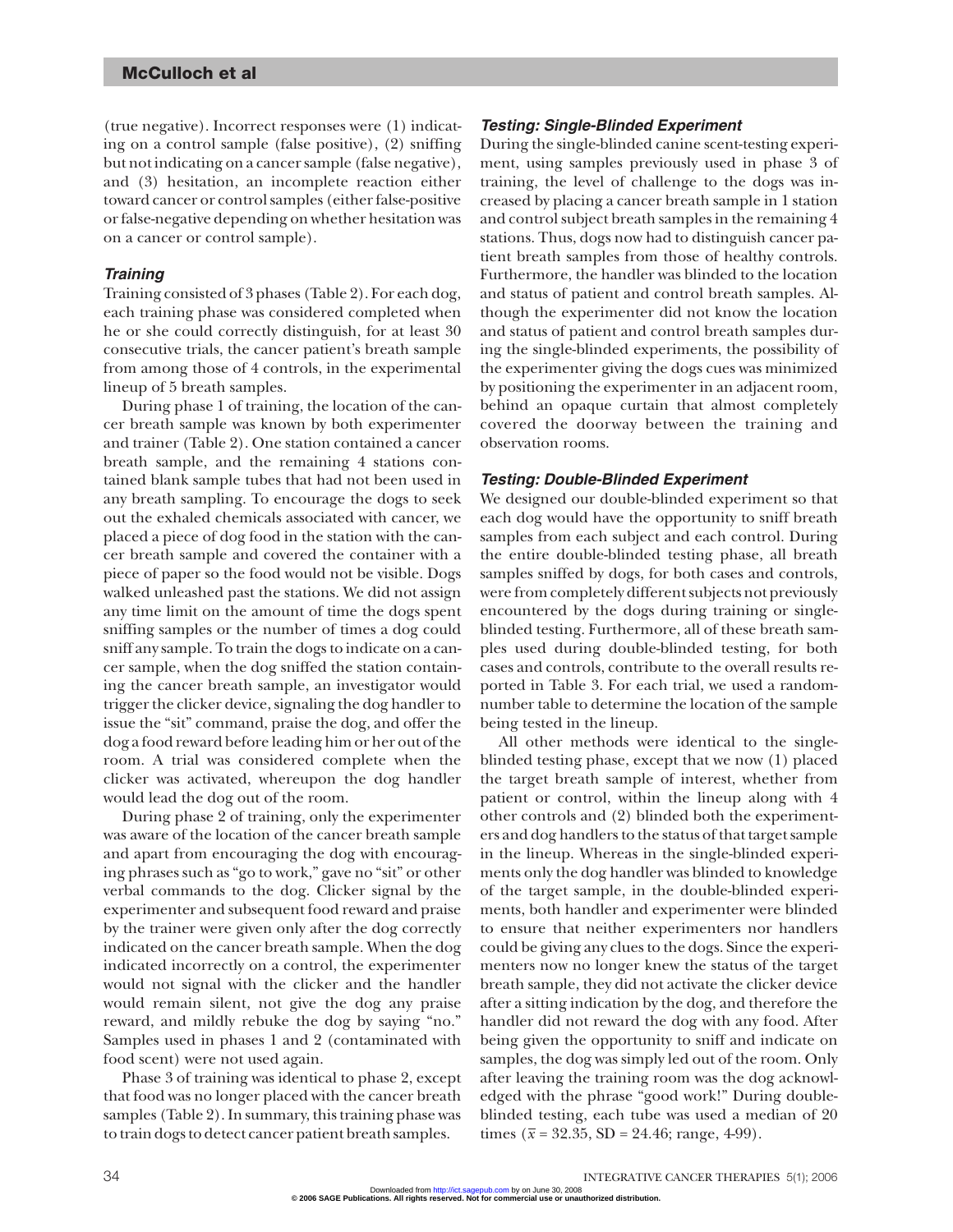a. Dog indicates.

ND = not defined.

35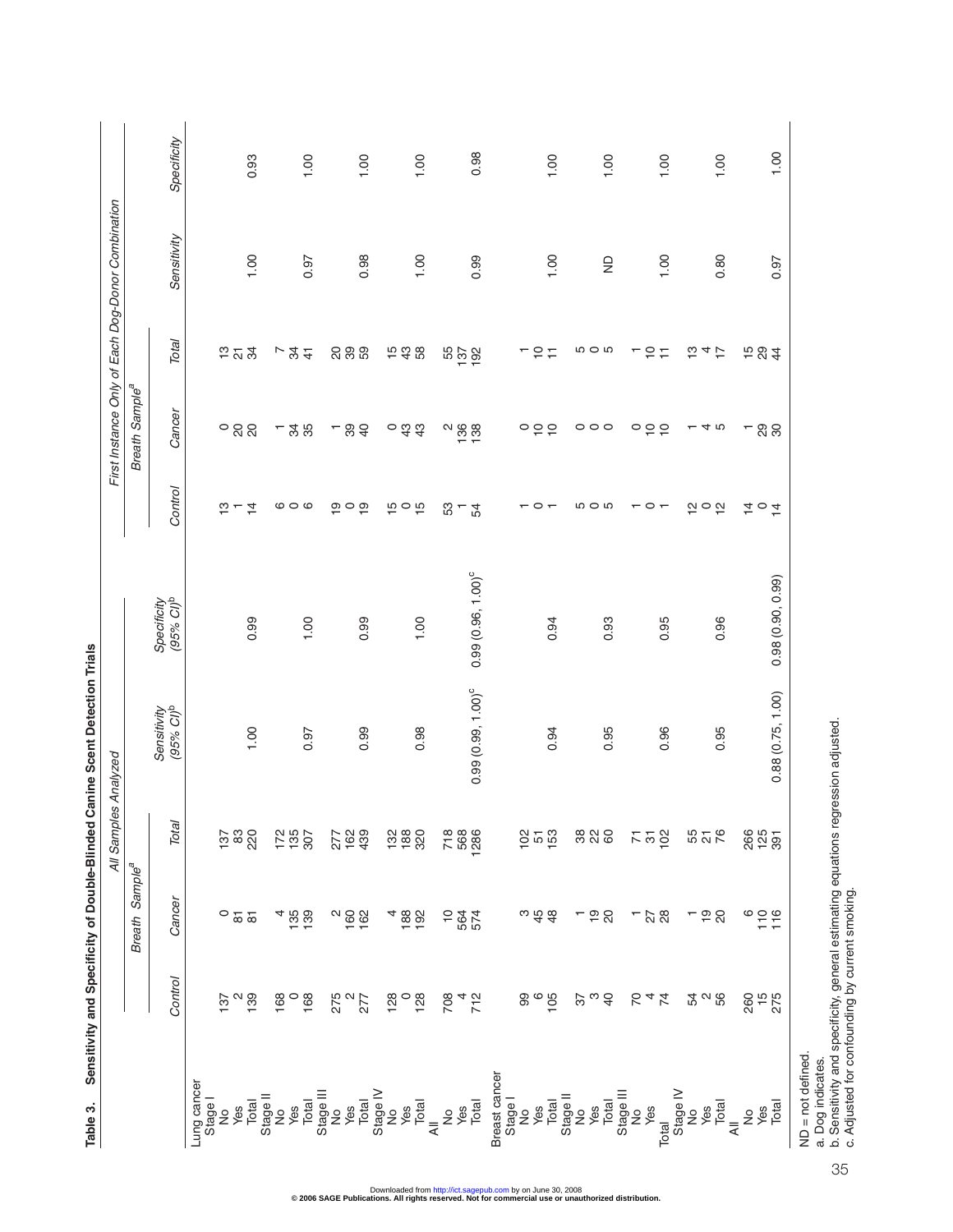#### **Data Management and Analysis**

During both the training and testing phases, experimenters monitored each trial, recording observations both on paper and videotape. We audited the entire data set of dog performance for accuracy, comparing paper to videotape records.

Diagnostic accuracy of the double-blinded testing phase was calculated as sensitivity and specificity of the dogs' indication of breath samples compared to biopsy-confirmed conventional diagnosis. Confidence intervals for sensitivity and specificity were estimated using general estimating equations (GEE) random effects linear regression, with standard errors adjusted for clustering on donor.<sup>27</sup> The dogs' response to each of the 5 samples sniffed was included in our analysis; dogs were allowed the opportunity to visit each sample station and thus could have potentially indicated every one of the samples in a trial, although in our experiments, this never occurred. Dog handlers did not try to prevent dogs from visiting any individual station. Therefore, since each individual sample station was considered as a unit of analysis, the use of 4 control subject breath samples along with a cancer patient sample in each experimental trial would not change sensitivity or specificity.

During each double-blinded experimental trial, since neither experimenter nor handler knew the location of the cancer sample, there were no clicker activation or food rewards offered to the dogs. Nevertheless, to examine whether there was systematic change in the dogs' ability to detect a subject's breath sample after sniffing it more than once during the series of double-blinded experimental trials, we estimated sensitivity and specificity at 2 points: (1) for the all double-blinded trials combined and (2) only the first occurrence of each dog-subject combination.

We used the Fisher 2-sided exact test to test for differences between patients and controls in the following characteristics: sampling (time from breath sampling to dog sniffing as well as forcefulness of breath during sampling) and donor characteristics from questionnaire (age, smoking, diabetes, dental infection, and most recent eating of foods that may affect breath, such as fish, spicy foods, alcohol, lamb, pork, coffee, tea, and garlic).

#### **Results**

#### **Effectiveness of Training**

Each of our 5 dogs, who entered our study with only basic behavioral puppy training, completed our scent detection training within 2 to 3 weeks' time. During the 3 phases of training, we used the breath samples

**Table 4. Comparison of Overall Accuracy Between Individual Dogs**

| $Dog^a$ |                                      |
|---------|--------------------------------------|
| 2       | $0.39$<br>$0.85$<br>$0.16$<br>$0.29$ |
| 3       |                                      |
| 4       |                                      |
| 5       |                                      |

 $\chi^2 P = .21.$ 

a. Each dog was compared to dog 1, by general estimating equations regression, for overall accuracy, lung and breast cancer combined.

from 27 lung cancer patients, 25 breast cancer patients, and 66 controls.

#### **Diagnostic Accuracy: Sensitivity and Specificity in Double-Blind Testing**

During double-blinded testing, we used the breath samples from 28 lung cancer patients, 6 breast cancer patients, and 17 controls. To calculate sensitivity and specificity, we counted the dogs' response to each sample sniffed as the unit of analysis (defined above, "Classification of Dogs' Response").

Among lung cancer patients and controls, as compared to biopsy-confirmed conventional diagnosis, overall sensitivity of canine scent detection was 0.99 (95% confidence interval [CI], 0.99, 1.00) and overall specificity was 0.99 (95% CI, 0.96, 1.00; Table 3). These results were GEE adjusted for confounding by the presence of current smoking among 4 lung cancer patients (Table 3).

Among breast cancer patients and controls, overall sensitivity was  $0.88$  (95% CI, 0.75, 1.00) and overall specificity 0.98 (95% CI, 0.90, 0.99). For both cancers, sensitivity and specificity were remarkably similar across all 4 stages of disease (Table 3).

Sensitivity and specificity were virtually identical at the 2 points analyzed: (1) for all double-blinded trials combined and (2) for only the first occurrence of each dog-donor combination, suggesting that there was no systematic increase in learning by the dogs as the double-blinded testing process continued.

To compare dogs, we counted each trial of 5 breath samples as the unit of analysis, in which the possible responses were simply categorized as "located cancer" or "failed to locate cancer"; the only correct response in this analysis was when the dogs performed perfectly (correctly locating the cancer sample and ignoring all 4 control samples). There was no statistically significant difference in accuracy between the 5 different dogs  $(\chi^2 P = .21;$  Table 4).

#### **Protocol Exceptions**

Several recruitment protocol exceptions occurred during our study. The first protocol exception was 3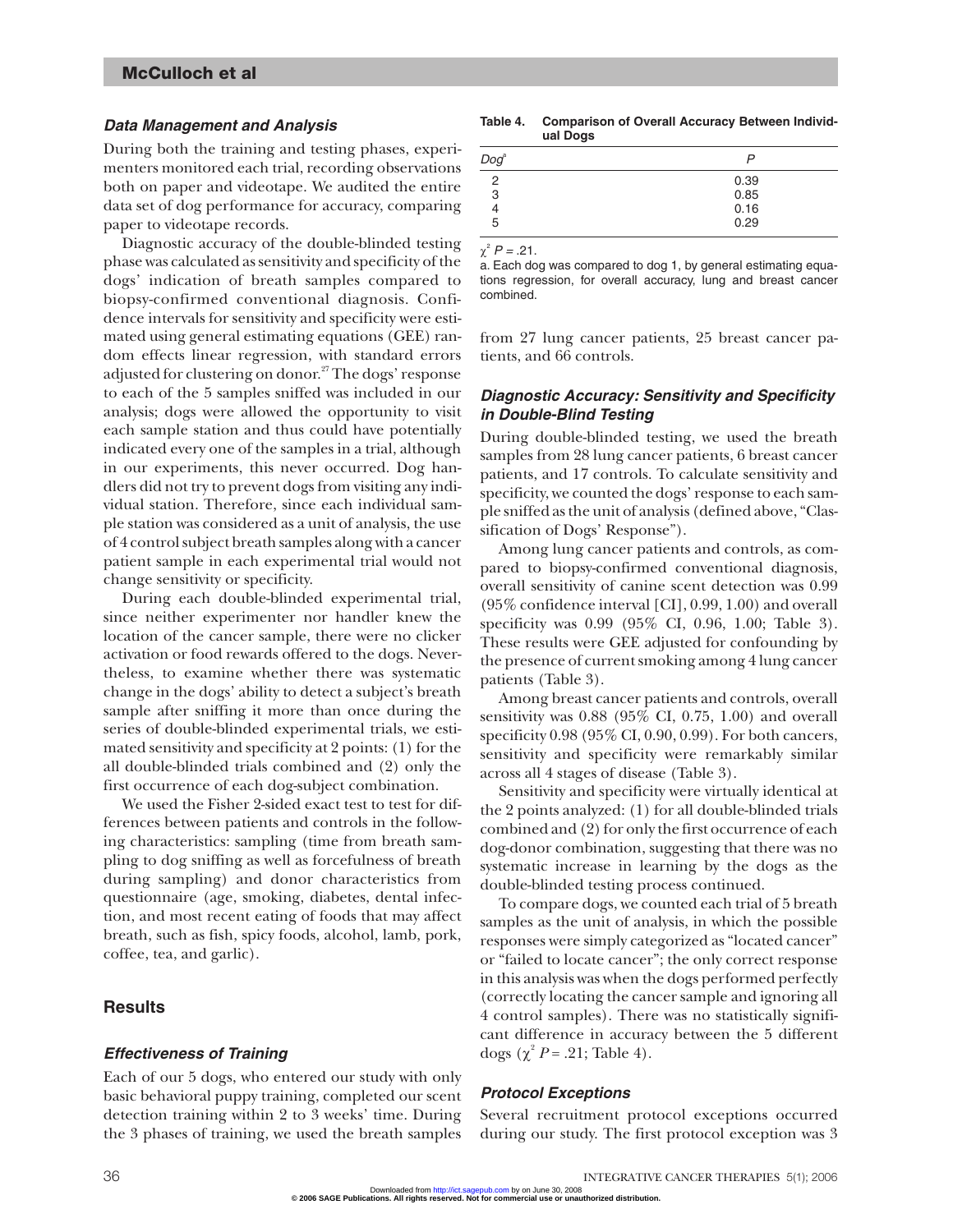|                                                             | P                  |
|-------------------------------------------------------------|--------------------|
| Study design factor<br>Time from breath sampling to testing | .52                |
| Subject factors<br>Age                                      |                    |
| All ages                                                    | $-.01$             |
| Restricted to age >43<br>Current smoking                    | 1.00               |
| Lung cancer                                                 | .01                |
| Breast cancer<br>Past smoking                               | No current smokers |
| Lung cancer                                                 | .57                |
| <b>Breast cancer</b>                                        | 1.00               |
| Forcefulness of breath during sampling                      | .37                |
| Diabetes                                                    | .38                |
| Dental infection                                            | .55                |
| Most recently eaten meal                                    |                    |
| Garlic                                                      | .26                |
| Alcohol                                                     | .42                |
| Coffee                                                      | .58                |
| Tea                                                         | 1.00               |
| Pork                                                        | 1.00               |
| Lamb                                                        | 1.00               |
| Fish                                                        | .17                |
| Spicy foods                                                 | .41                |

| Table 5. | Comparison Between Cancer Patients and Con- |  |  |  |
|----------|---------------------------------------------|--|--|--|
|          | trols of Potential Confounders <sup>®</sup> |  |  |  |

a. Fisher exact test.

patients who had been previously treated for cancer and were in remission at the time of our study. For 1 patient in remission from breast cancer, in 24 of 25 scent trials, the dogs indicated on her breath samples, thus considering her to be a "patient." She continued diagnostic surveillance, including 1 negative magnetic resonance imaging scan 12 months later; 18 months after being identified by the dogs as a cancer case, she was found to have a local recurrence of her breast cancer in the surgical margins. For the other 2 patients in remission, one with lung cancer and the other breast cancer, the dogs did not indicate, thus considering them to be "controls" (90 of 90 trials and 46 of 47 trials). The second protocol exception was 2 patients with lung cancer whose chemotherapy had already begun. In 20 trials, the dogs indicated on these 2 patients with markedly lower sensitivity (40.4%).

#### **Analysis for Potential Confounders**

*Time from sampling to testing*. There was no statistically significant difference between patients and controls in the time from breath sampling to testing (*P* = .52, Fisher 2-sided exact test; Table 5).

*Age*. There was a statistically significant difference in age distribution between patients and controls (*P* < .001). Since there were no cancer patients younger than 44 years, we dropped from the analysis the 15 controls that were younger than 44. In this restricted

analysis, no association between age and cancer status remained between patients and controls  $(P = 1.00)$ . Furthermore, sensitivity and specificity remained virtually unchanged.

*Breast cancer*. There was no statistically significant difference between patients and controls in either current smoking (no current smokers among patients) or past smoking  $(P = 1.00)$ .

*Lung cancer*. There was an association by current smoking  $(P = .01)$  but not for past smoking  $(P = .57)$ . We therefore adjusted our analysis of overall sensitivity and specificity in lung cancer patients by current smoking.

#### **Interpretation**

Using a simple and inexpensive training method, we trained dogs to distinguish breath samples of lung and breast cancer patients from those of healthy controls in only 2 to 3 weeks' time. Among lung cancer patients and controls, overall sensitivity of canine scent detection compared to biopsy-confirmed conventional diagnosis was 0.99 (95% CI, 0.99, 1.00) and overall specificity 0.99 (95% CI, 0.96, 1.00). Among breast cancer patients and controls, sensitivity was 0.88 (95% CI, 0.75, 1.00) and specificity 0.98 (95% CI, 0.90, 0.99). The lack of any statistically significant evidence of differences in accuracy between dogs suggests that our training method can be applied to different dogs with similar results. However, our article is subject to limitations.

Our high sensitivity compares favorably with that of chest x-ray in detecting early-stage lung cancer, and our high specificity compares favorably with that of CT scan in ruling out lung cancer. In addition, our high sensitivity compares favorably with that of mammography in detecting breast cancer, and our high specificity compares favorably with that of mammography in ruling out breast cancer. However, our specificity may be overestimated because we used only healthy controls (rather than a broad spectrum of subjects that included, for example, those with bronchitis or emphysema as controls for lung cancer or those with fibrocystic breast disease or mastitis as controls for breast cancer). These questions could be better understood by further study in a prospective cohort design that included both cases and controls representing the full spectrum of disease severity seen in the general population.

Although we measured for potential confounding by other odors, our dogs may nevertheless have detected and responded to odors associated with cancer, such as inflammation, infection, or necrosis rather than to cancer specifically. That question could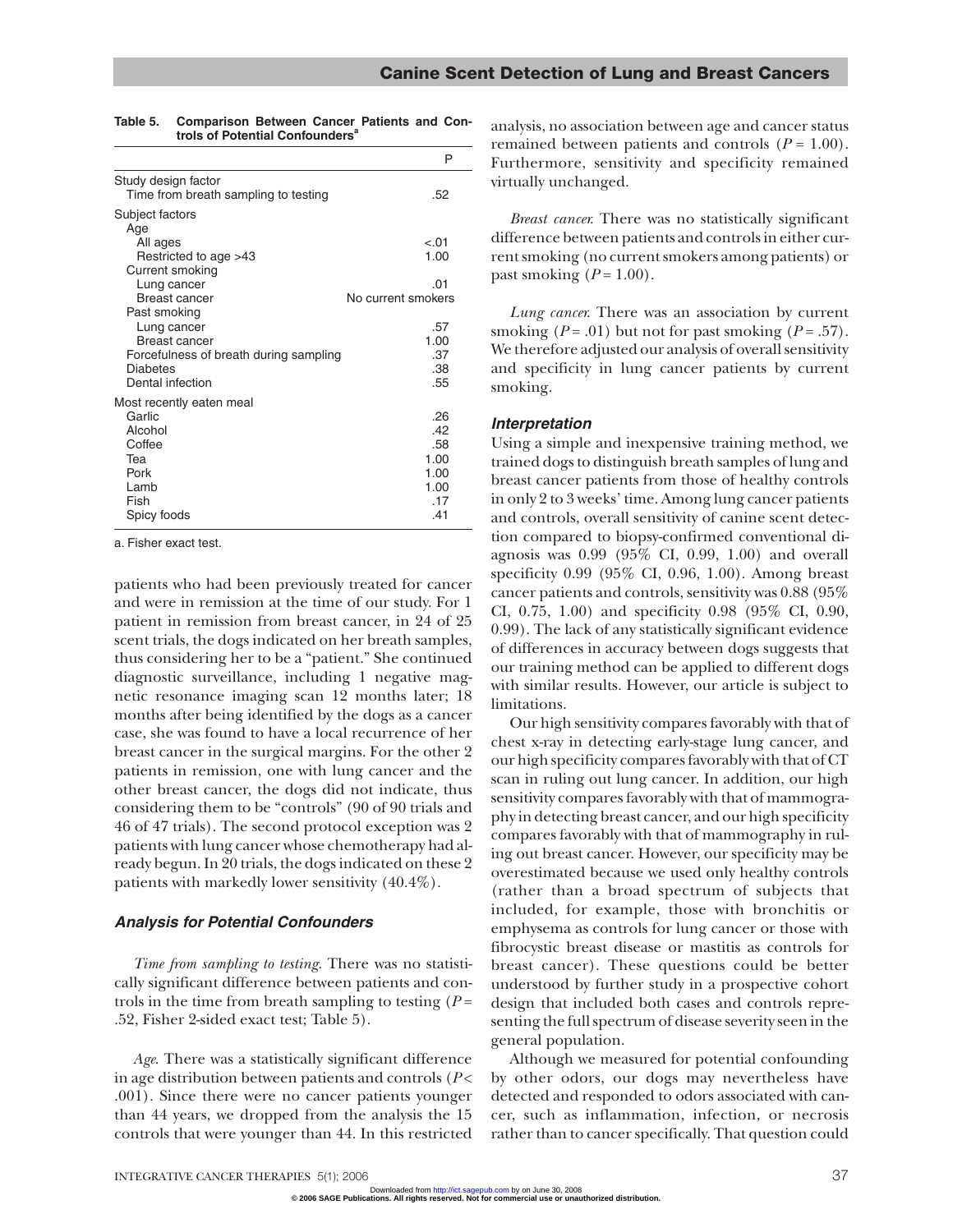be answered in follow-up research that includes both healthy controls and those with nonmalignant inflammatory conditions and in whom we specifically examine the chemistry of exhaled breath.

Current smoking varied between lung cancer patients and controls. Although after adjusting for confounding by smoking high sensitivity and specificity remained, the design of future trials should include specific recruitment strategies to avoid differences in smoking status between patients and controls.

Because there was no statistically significant difference between patients and controls in the most recently eaten meal, we do not yet know whether significant differences between patients and controls with respect to odors on the breath associated with dietary factors could interfere with training and scenting accuracy of dogs. A larger study with appropriately sequenced training methods may help resolve this uncertainty. In addition, future work should use specific recruitment strategies to minimize confounding between patients and controls and a prospective cohort design that includes both cases and controls, representing the full spectrum of disease severity seen in the general population. Future research should combine and compare canine scent detection and analytical chemistry methods to identify the optimal diagnostic applications for each method. Breath analysis may provide a substantial reduction in the uncertainty currently seen in cancer diagnosis.

#### **Declarations**

There are no conflicts of interest for any study authors. All dogs were treated in a humane and safe manner, consistent with professional dog clicker training.<sup>28</sup> None of the dogs were pets of any of the investigators, trainers, or handlers.

#### **Acknowledgments**

Guide Dogs for the Blind (San Rafael, Calif) provided dogs for training and testing. Nicholas Broffman critically reviewed the artcile. Dina Garbis, Gabe McCulloch, and B. J. Thomas assisted in dog training, data recording, and experimental design. Funding support was provided by the MACH Foundation (Fairfax, Calif) and Frank and Carol Rosenmayr (Kentfield, Calif). Study sponsors had no role in study design, data collection, data analysis, data interpretation, manuscript preparation, or decision to publish.

#### **References**

- 1 Fossella FV, Komaki R, Putnam JB. *Lung Cancer*. New York, NY: Springer-Verlag; 2003.
- 2 Dammas S, Patz EF, Jr, Goodman PC. Identification of small lung nodules at autopsy: implications for lung cancer screening and overdiagnosis bias. *Lung Cancer*. 2001;33(1):11-16.
- 3. Shim, SS, Lee, KS, et al. Non-small cell lung cancer: prospective comparison of integrated FDG PET/CT and CT alone for preoperative staging. *Radiology.* 2005;236(3):1011-1019.
- 4. Olsen AH, Njor SH, Vejborg I, et al. Breast cancer mortality in Copenhagen after introduction of mammography screening: cohort study. *BMJ*. 2005;330:220.
- 5. Gill PG, Farshid G, Luke CG, Roder DM. Detection by screening mammography is a powerful independent predictor of survival in women diagnosed with breast cancer. *Breast*. 2004;13:15-22.
- 6. Barth RJ, Jr, Gibson GR, Carney PA, Mott LA, Becher RD, Poplack SP. Detection of breast cancer on screening mammography allows patients to be treated with less-toxic therapy. *Am J Roentgenol*. 2005;184:324-329.
- 7. Gotzsche PC, Olsen O. Is screening for breast cancer with mammography justifiable? *Lancet*. 2000;355:129-134.
- 8. Freedman DA, Petitti DB, Robins JM. On the efficacy of screening for breast cancer. *Int J Epidemiol*. 2004;33:43-55.
- 9. Aro AR, Pilvikki Absetz S, van Elderen TM, van der Ploeg E, van der Kamp LJ. False-positive findings in mammography screening induces short-term distress: breast cancer-specific concern prevails longer. *Eur J Cancer*. 2000;36:1089-1097.
- 10. Buist DS, Porter PL, Lehman C, Taplin SH, White E. Factors contributing to mammography failure in women aged 40-49 years. *J Natl Cancer Inst*. 2004;96:1432-1440.
- 11. Kennedy TC, Hirsch FR. Using molecular markers in sputum for the early detection of lung cancer: a review. *Lung Cancer*. 2004;45(suppl 2):S21-27.
- 12. Hilbe W, Dirnhofer S, Greil R, Woll E. Biomarkers in non-small cell lung cancer prevention. *Eur J Cancer Prev*. 2004;13:425-436.
- 13. Coradini D, Daidone MG. Biomolecular prognostic factors in breast cancer. *Curr Opin Obstet Gynecol*. 2004;16:49-55.
- 14. Walker DB, Cavnar P, Taylor J, et al. Canine olfactory thresholds to N-amyl acetate measured naturalistically. Paper presented at: Meeting of the Association for Chemoreception Sciences; April 2003; Sarasota, Fla.
- 15. Walker DB, Walker JC, Cavnar P, et al. *Naturalistic Quantification of Canine Olfactory Sensitivity*. Forthcoming.
- 16. O'Neill HJ, Gordon SM, O'Neill MH, Gibbons RD, Szidon JP. A computerized classification technique for screening for the presence of breath biomarkers in lung cancer. *Clin Chem*. 1988;34:1613-1618.
- 17. Preti G, Labows JN, Kostelc JG, Aldinger S, Daniele R. Analysis of lung air from patients with bronchogenic carcinoma and controls using gas chromatography-mass spectrometry. *J Chromatogr*. 1988;432:1-11.
- 18. Phillips M, Cataneo RN, Ditkoff BA, et al. Volatile markers of breast cancer in the breath. *Breast J*. 2003;9:184-191.
- 19. Gordon SM, Szidon JP, Krotoszynski BK, Gibbons RD, O'Neill HJ. Volatile organic compounds in exhaled air from patients with lung cancer. *Clin Chem*. 1985;31:1278-1282.
- 20. Phillips M, Greenberg J. Method for the collection and analysis of volatile compounds in the breath. *J Chromatogr*. 1991;564:242-249.
- 21. Phillips M. Breath tests in medicine. *Sci Am*. 1992;267(1):74- 79.
- 22. Phillips M, Gleeson K, Hughes JM, et al. Volatile organic compounds in breath as markers of lung cancer: a cross-sectional study. *Lancet*. 1999;353:1930-1933.
- 23. Williams H, Pembroke A. Sniffer dogs in the melanoma clinic? *Lancet*. 1989;1:734.
- 24. Church J, Williams H. Another sniffer dog for the clinic? *Lancet*. 2001;358:930.
- 25. Pickel DP, Manucy GP, Walker DB, Hall SB, Walker JC. Evidence for canine olfactory detection of melanoma. *Appl Anim Behav Sci*. 2004;89:107-116.